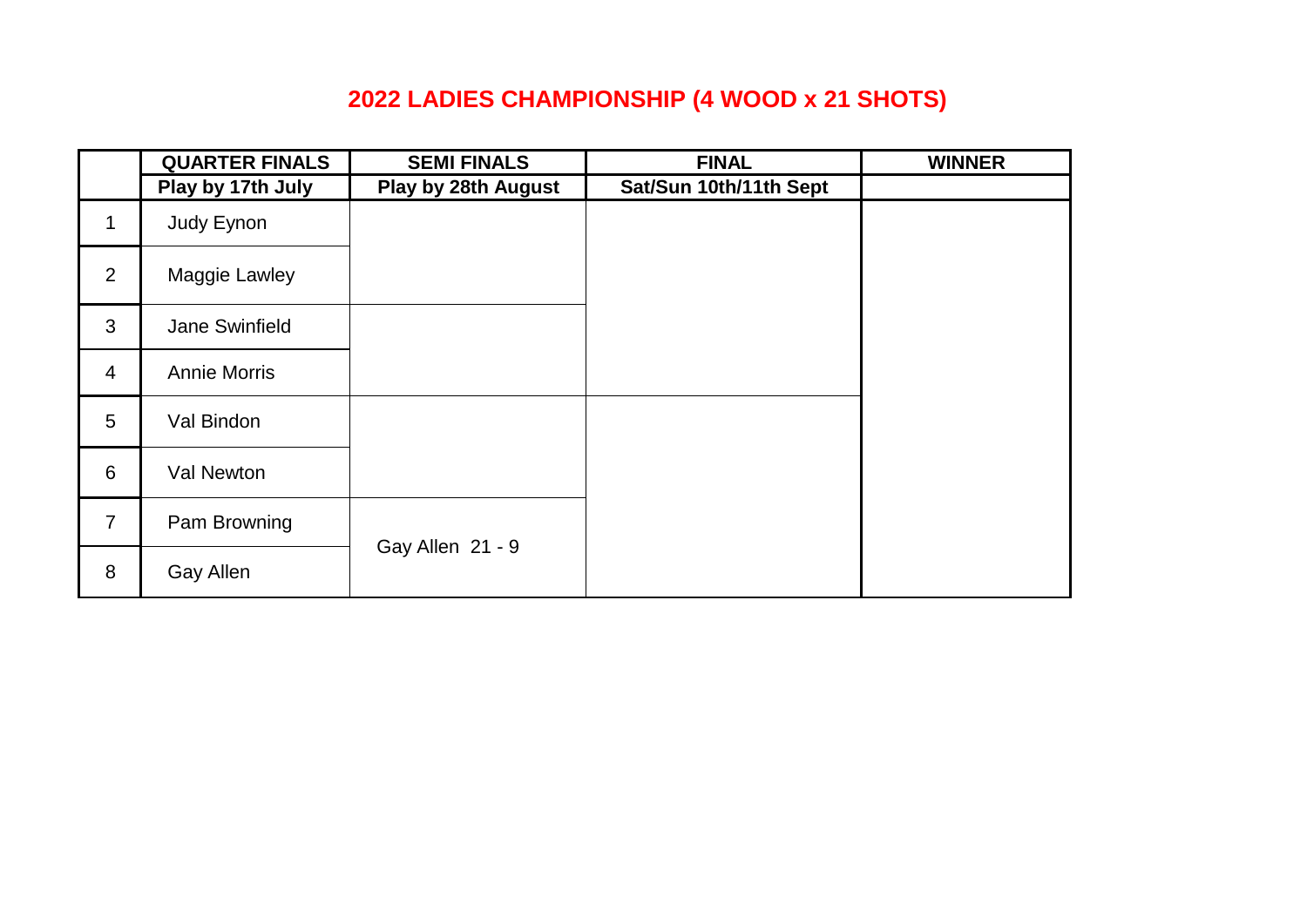#### **2022 LADIES 2 WOOD SINGLES (21 ENDS)**

|                | <b>QUARTER FINALS</b> | <b>SEMI FINALS</b>  | <b>FINAL</b>           | <b>WINNER</b> |
|----------------|-----------------------|---------------------|------------------------|---------------|
|                | Play by 17th July     | Play by 28th August | Sat/Sun 10th/11th Sept |               |
| 1              | Jane Swinfield        |                     |                        |               |
| $\overline{c}$ | Maggie Lawley         |                     |                        |               |
| 3              | Pam Browning          |                     |                        |               |
| 4              | Sandra Scovell        |                     |                        |               |
| 5              | Annie Morris          |                     |                        |               |
| 6              | Val Bindon            |                     |                        |               |
| $\overline{7}$ |                       | Gay Allen           |                        |               |
| 8              |                       |                     |                        |               |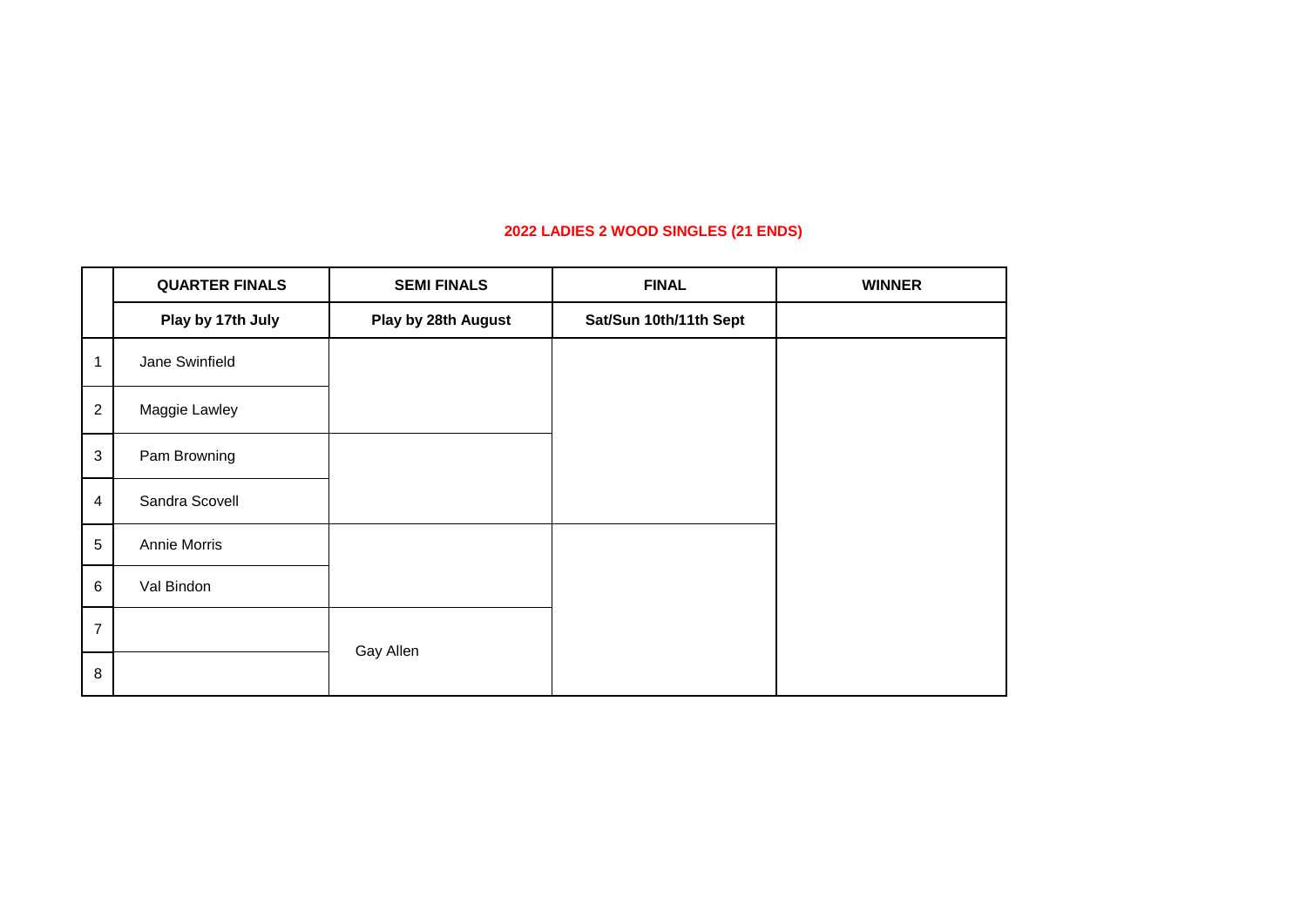## **2022 LADIES CHOSEN PAIRS (4 WOODS X 21 ENDS)**

|                 | <b>QUARTER FINALS</b>          | <b>SEMI FINALS</b>           | <b>FINAL</b>                | <b>WINNERS</b> |
|-----------------|--------------------------------|------------------------------|-----------------------------|----------------|
|                 | Play by 17th July              | Play by 28th August          | Sat/Sun 10th/11th September |                |
| -1              | Judy Eynon & Debbie Gills      |                              |                             |                |
| $\overline{2}$  | Edwina Blakemore & Wanda Carey |                              |                             |                |
| $\mathbf{3}$    | Gay Allen & Val Newton         |                              |                             |                |
| $\overline{4}$  | Jane Swinfield & Jenny Juby    |                              |                             |                |
| $\mathbf 5$     |                                | Annie Morris & Maggie Lawley |                             |                |
| $6\overline{6}$ |                                |                              |                             |                |
| $\overline{7}$  |                                |                              |                             |                |
| 8               |                                | Ruth Emms & Daphne Lacey     |                             |                |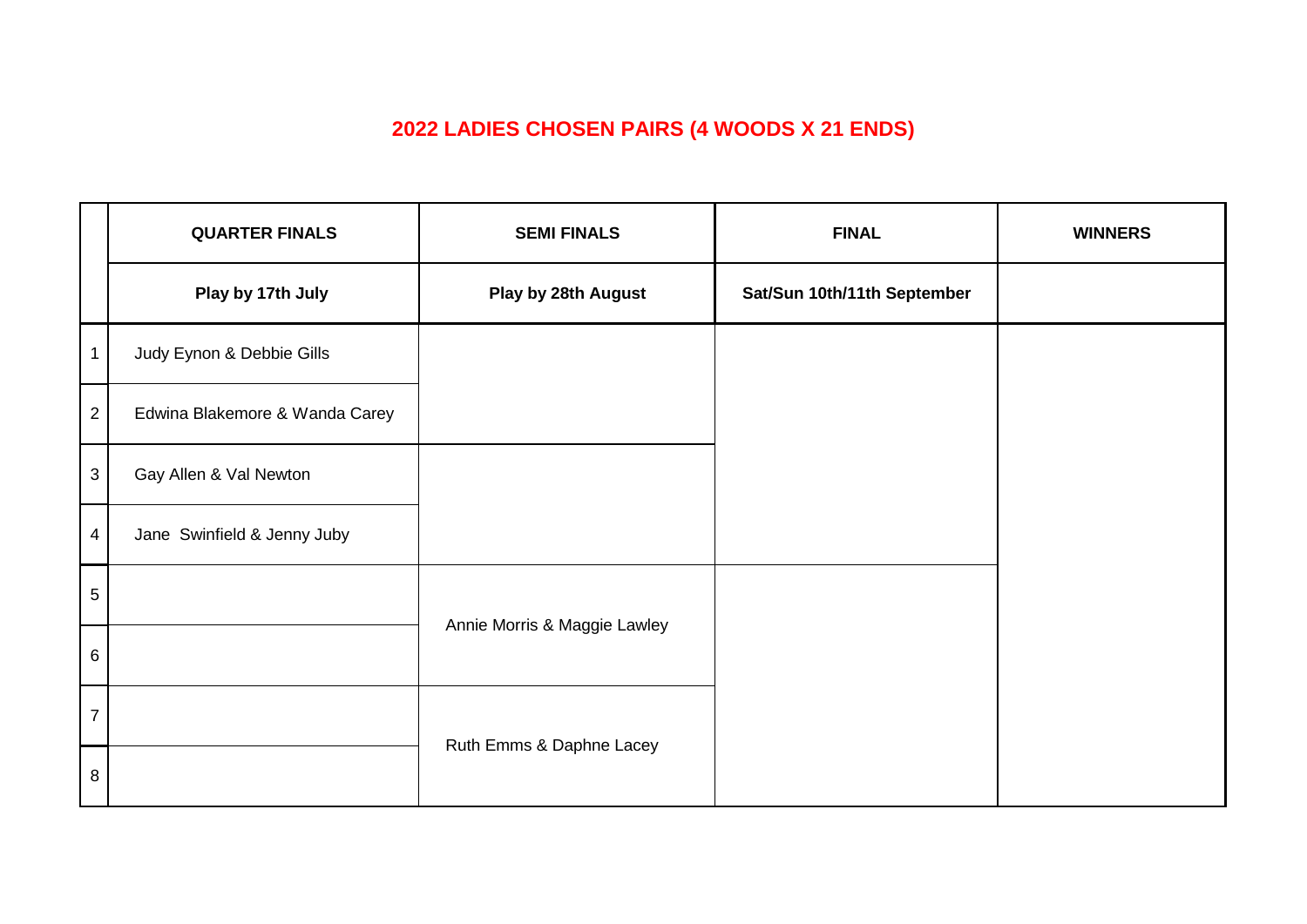## **2022 LADIES DRAWN PAIRS (AUSSIE PAIRS 4 WOODS X 15 ENDS)**

| <b>QUARTER FINALS</b>       | <b>SEMI FINALS</b>              | <b>FINAL</b>                | <b>WINNERS</b> |
|-----------------------------|---------------------------------|-----------------------------|----------------|
| Play by 17th July           | Play by 28th August             | Sat/Sun 10th/11th September |                |
| Ann Jee & Judy Eynon        |                                 |                             |                |
| Pam Browning & Gay Allen    |                                 |                             |                |
| Sandra Scovell & Ruth Emms  |                                 |                             |                |
| Debbie Gills & Annie Morris |                                 |                             |                |
|                             | Sue Svendsen & Maggie<br>Lawley |                             |                |
|                             | Mary Day & Peggy Evans          |                             |                |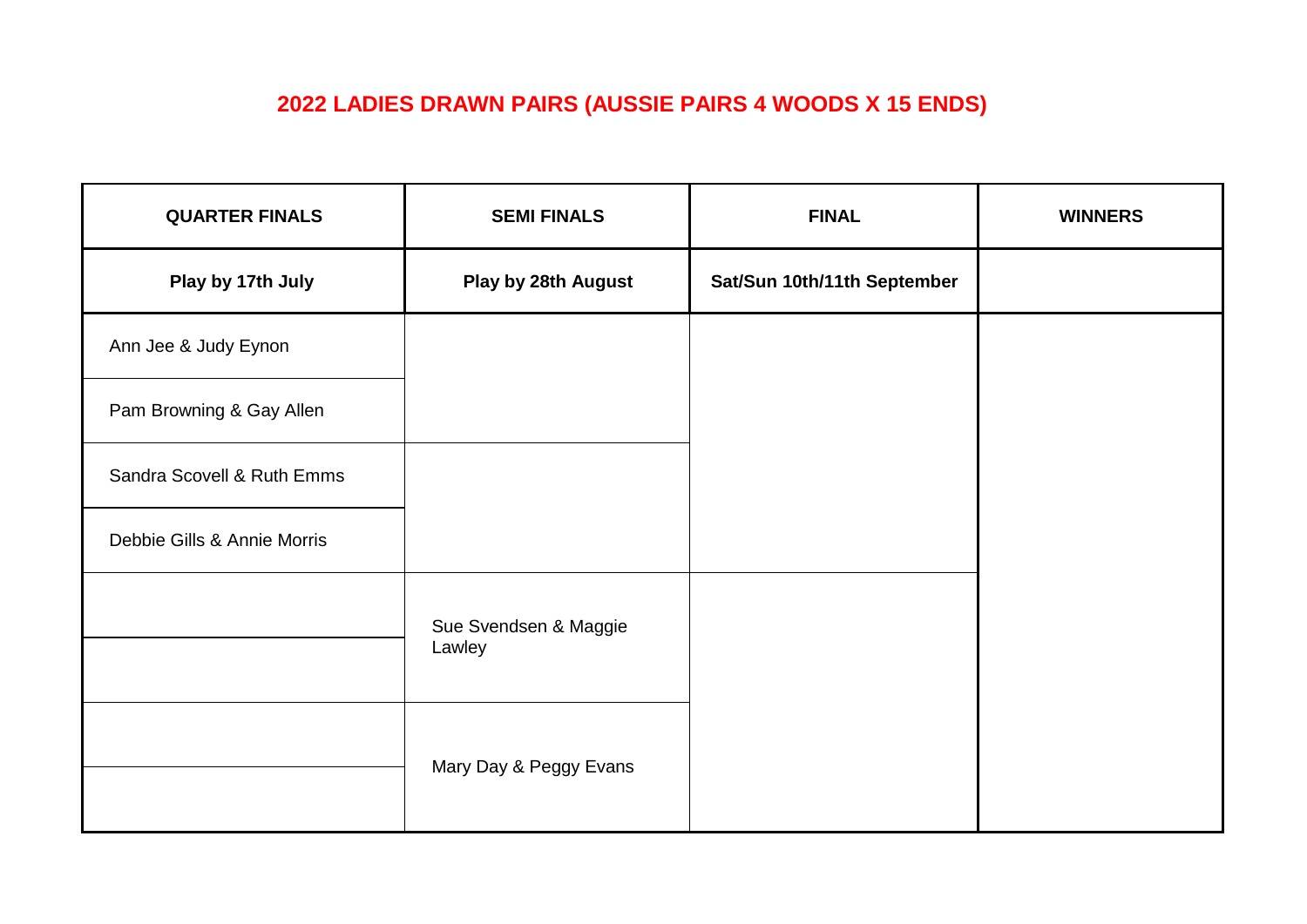# **2022 LADIES HARRIS 100 UP (4 WOODS)**

**(Not before 1st July)**

| <b>QUARTER FINALS</b> | <b>SEMI FINALS</b>  | <b>FINAL</b>                | <b>WINNERS</b> |
|-----------------------|---------------------|-----------------------------|----------------|
| Play by 31st July     | Play by 28th August | Sat/Sun 10th/11th September |                |
| <b>Ruth Emms</b>      |                     |                             |                |
| Pam Browning          |                     |                             |                |
| Maggie Lawley         |                     |                             |                |
| Sandra Scovell        |                     |                             |                |
| Val Newton            |                     |                             |                |
| <b>Annie Morris</b>   |                     |                             |                |
|                       | Jane Swinfield      |                             |                |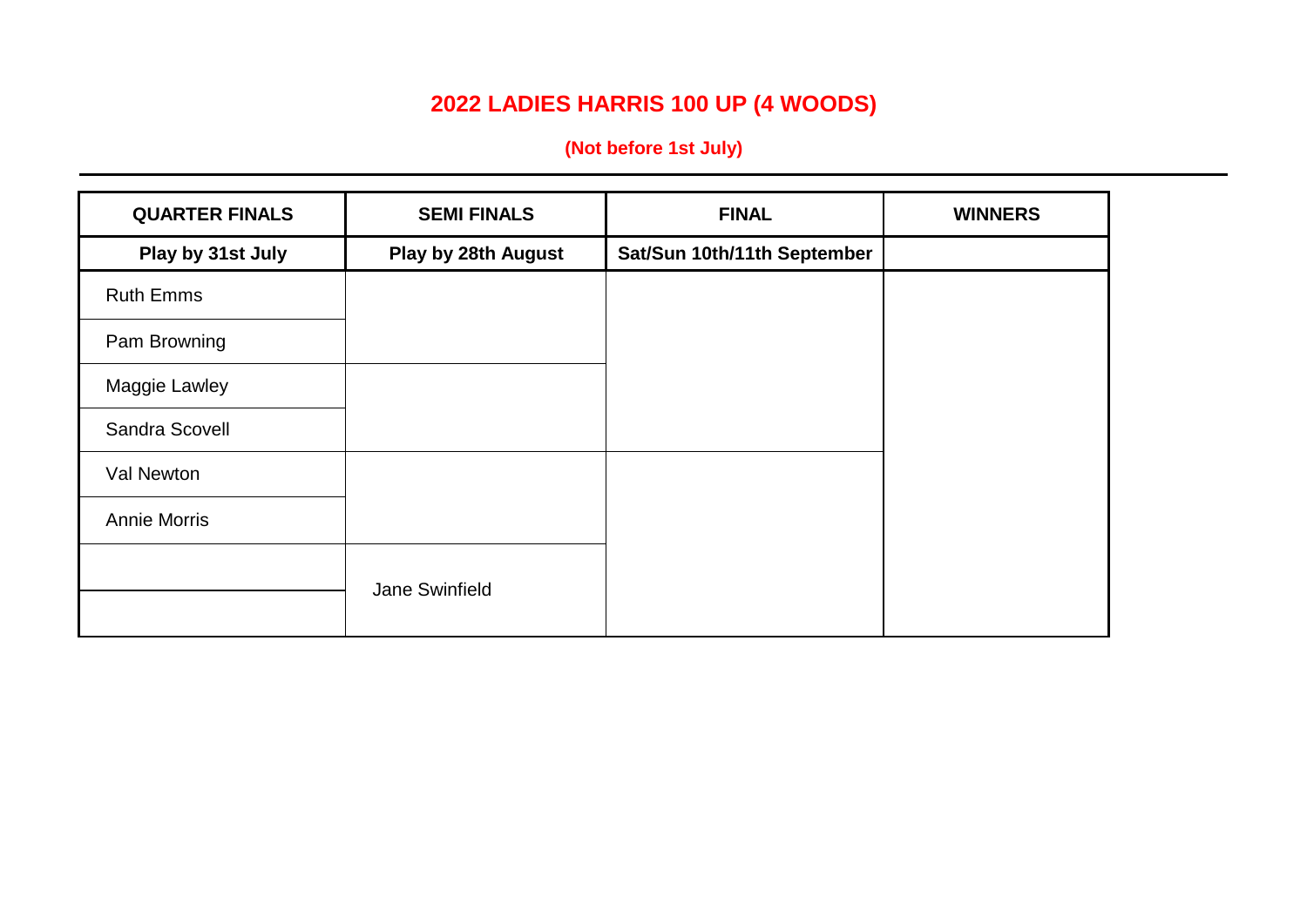## **2022 MEN'S CHAMPIONSHIP (4 WOODS X 21 SHOTS)**

|                 | <b>FIRST ROUND</b>     | <b>QUARTER FINALS</b> | <b>SEMI FINALS</b> | <b>FINAL</b>                               | <b>WINNER</b> |
|-----------------|------------------------|-----------------------|--------------------|--------------------------------------------|---------------|
|                 | Play by 12th June      | Play by 24th July     |                    | Play by 28th August Sat/Sun 10th/11th Sept |               |
| 1               | <b>Colin Vines</b>     | Colin Vines 24-16     |                    |                                            |               |
| $\overline{2}$  | <b>Bill Silvester</b>  |                       |                    |                                            |               |
| 3               | Bernie Allen           |                       |                    |                                            |               |
| 4               | John Pearce            | John Pearce 21 - 9    |                    |                                            |               |
| 5               | <b>Colin Greer</b>     | Colin Greer 21 - 7    |                    |                                            |               |
| 6               | Doug Beckett           |                       |                    |                                            |               |
| $\overline{7}$  | <b>Peter Swinfield</b> | B Burgess w/o         |                    |                                            |               |
| 8               | <b>Brian Burgess</b>   |                       |                    |                                            |               |
| 9               | Neville Harry          | Keith Watford 21 - 3  |                    |                                            |               |
| 10 <sup>°</sup> | Keith Watford          |                       |                    |                                            |               |
| 11              | Norman Cooper          | Chris Emms 21 - 8     |                    |                                            |               |
| 12              | <b>Chris Emms</b>      |                       |                    |                                            |               |
| 13              | <b>Bill Howe</b>       | Alan Scovell 21 - 12  |                    |                                            |               |
| 14              | Alan Scovell           |                       |                    |                                            |               |
| 15 <sub>1</sub> | <b>Gerald Rees</b>     | Gerald Rees 22 - 16   |                    |                                            |               |
| 16              | <b>Stewart Small</b>   |                       |                    |                                            |               |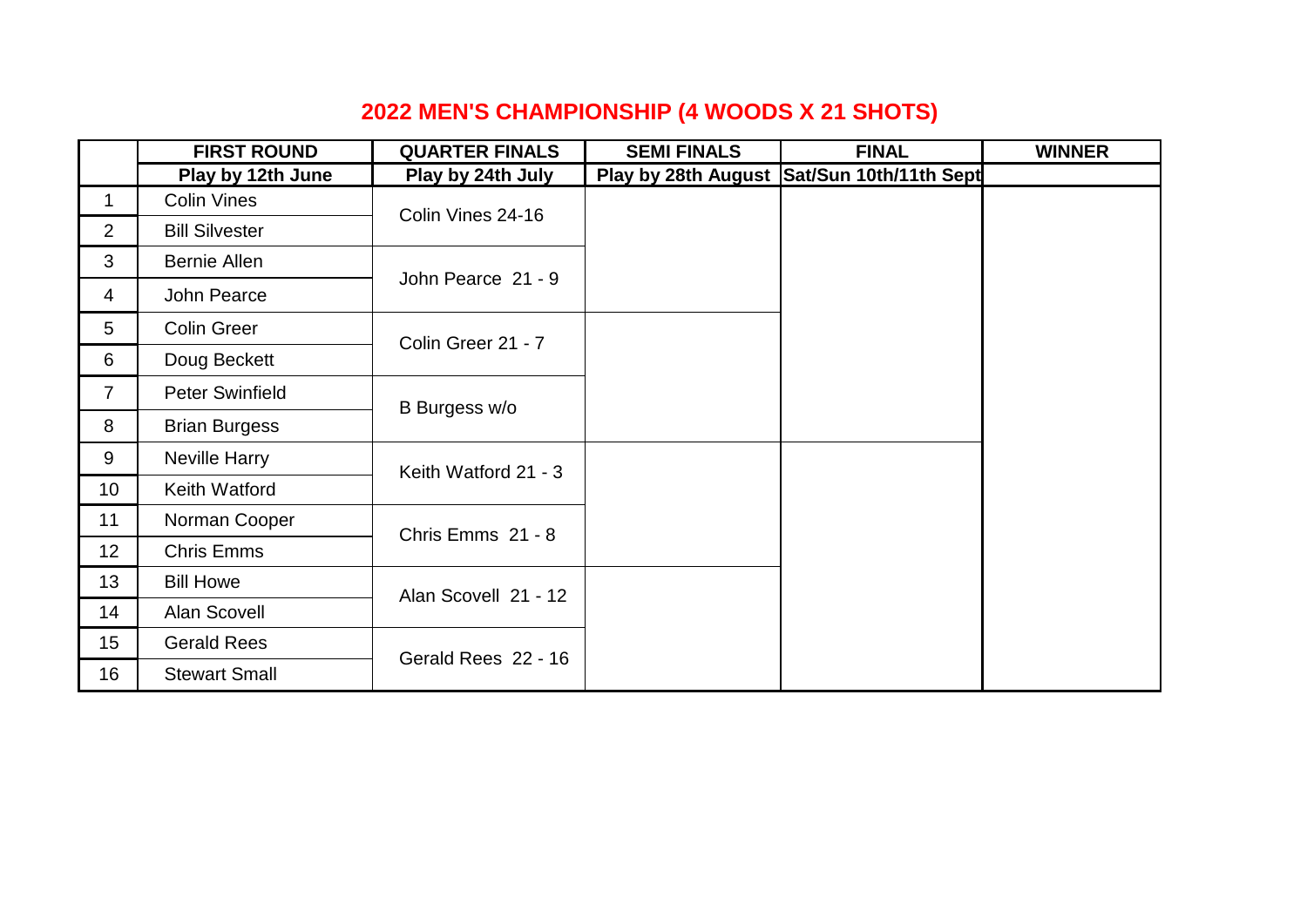# **2022 MEN'S 2 WOOD SINGLES (21 ENDS)**

|                  | <b>FIRST ROUND</b>     | <b>QUARTER FINALS</b>  | <b>SEMI FINALS</b>  | <b>FINAL</b>           | <b>WINNER</b> |
|------------------|------------------------|------------------------|---------------------|------------------------|---------------|
|                  | Play by 12th June      | Play by 24th July      | Play by 28th August | Sat/Sun 10th/11th Sept |               |
| 1                | <b>Bill Howe</b>       | Peter Swinfield 14 - 7 |                     |                        |               |
| $\overline{2}$   | <b>Peter Swinfield</b> |                        |                     |                        |               |
| 3                | Doug Beckett           | Ian Vallender W/O      |                     |                        |               |
| $\overline{4}$   | Ian Vallender          |                        |                     |                        |               |
| 5                | John Pearce            | John Pearce 16 - 9     |                     |                        |               |
| 6                | <b>Colin Greer</b>     |                        |                     |                        |               |
| $\overline{7}$   | Paul Martin            | Paul Martin 14 - 11    |                     |                        |               |
| 8                | <b>Stewart Small</b>   |                        |                     |                        |               |
| 9                | <b>Gerald Rees</b>     | Gerald Rees 16 - 12    |                     |                        |               |
| 10 <sup>°</sup>  | <b>Bernie Allen</b>    |                        |                     |                        |               |
| 11               | <b>Fred Marsh</b>      | Alan Scovell 14 - 12   |                     |                        |               |
| 12 <sup>2</sup>  | Alan Scovell           |                        |                     |                        |               |
| 13 <sup>°</sup>  | <b>Chris Emms</b>      | Keith Watford 15 - 12  |                     |                        |               |
| 14               | Keith Watford          |                        |                     |                        |               |
| 15 <sub>15</sub> | <b>Bill Silvester</b>  | Bill Silvester w/o     |                     |                        |               |
| 16               | John Blakey            |                        |                     |                        |               |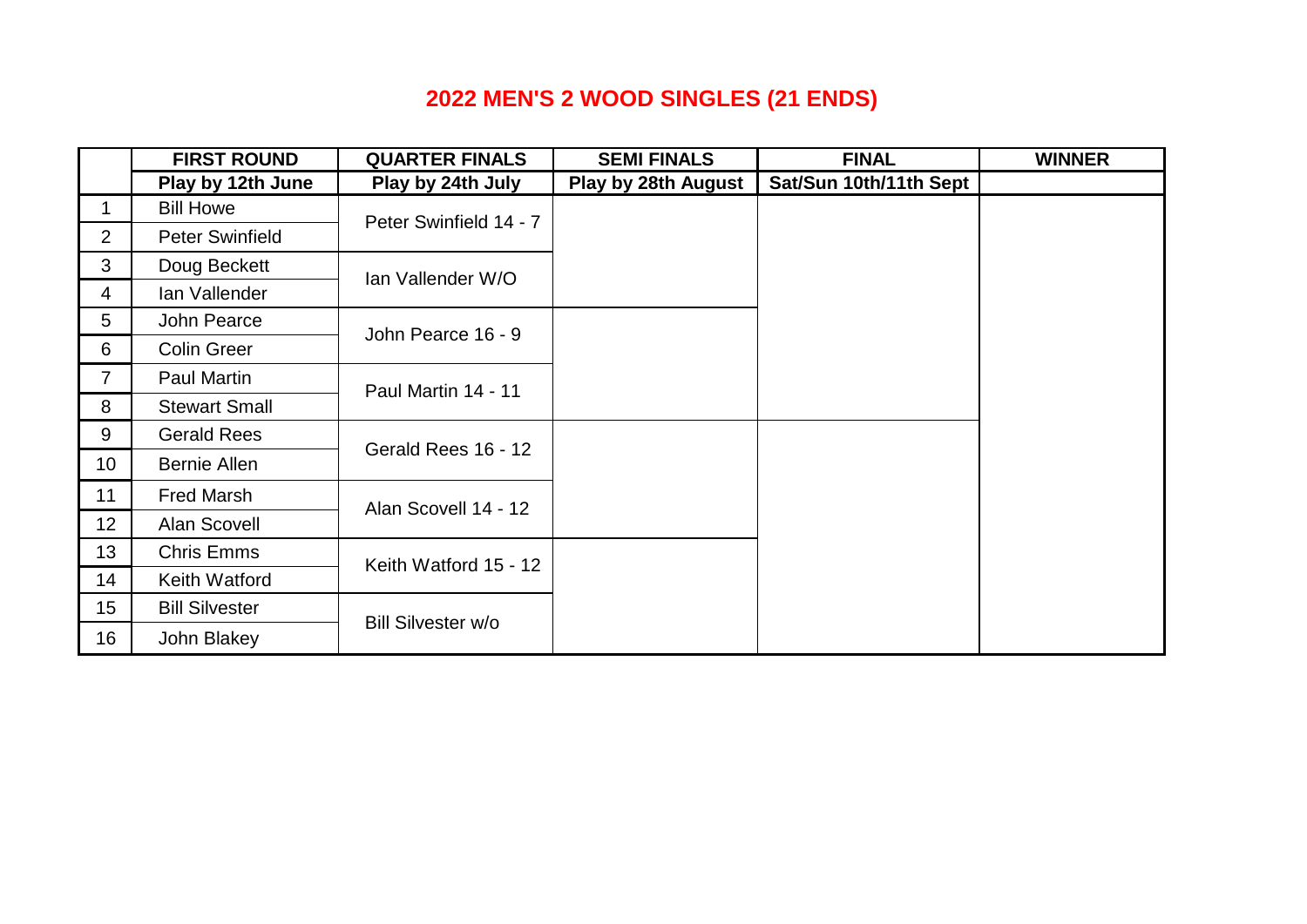### **2022 MEN'S HARRIS 100 UP (4 WOODS)**

#### **(Not before 1st July)**

|                  | <b>FIRST ROUND</b> | <b>QUARTER FINALS</b> | <b>SEMI FINALS</b>  | <b>FINAL</b>                | <b>WINNER</b> |
|------------------|--------------------|-----------------------|---------------------|-----------------------------|---------------|
|                  | Play by 24th July  | Play by 14th August   | Play by 28th August | Sat/Sun 10th/11th September |               |
| $\mathbf{1}$     | Colin Greer        |                       |                     |                             |               |
| $\overline{2}$   | <b>Bill Howe</b>   |                       |                     |                             |               |
| $\mathbf{3}$     | Fred Marsh         |                       |                     |                             |               |
| $\overline{4}$   | Chris Emms         |                       |                     |                             |               |
| 5                | Peter Swinfield    |                       |                     |                             |               |
| 6                | Peter Svendsen     |                       |                     |                             |               |
| $\overline{7}$   |                    | Peter Pickworth       |                     |                             |               |
| 8                |                    |                       |                     |                             |               |
| $\boldsymbol{9}$ |                    | <b>Gerald Rees</b>    |                     |                             |               |
| 10               |                    |                       |                     |                             |               |
| $11$             |                    | Doug Beckett          |                     |                             |               |
| 12               |                    |                       |                     |                             |               |
| 13               |                    | Alan Scovell          |                     |                             |               |
| 14               |                    |                       |                     |                             |               |
| 15               |                    | Keith Watford         |                     |                             |               |
| 16               |                    |                       |                     |                             |               |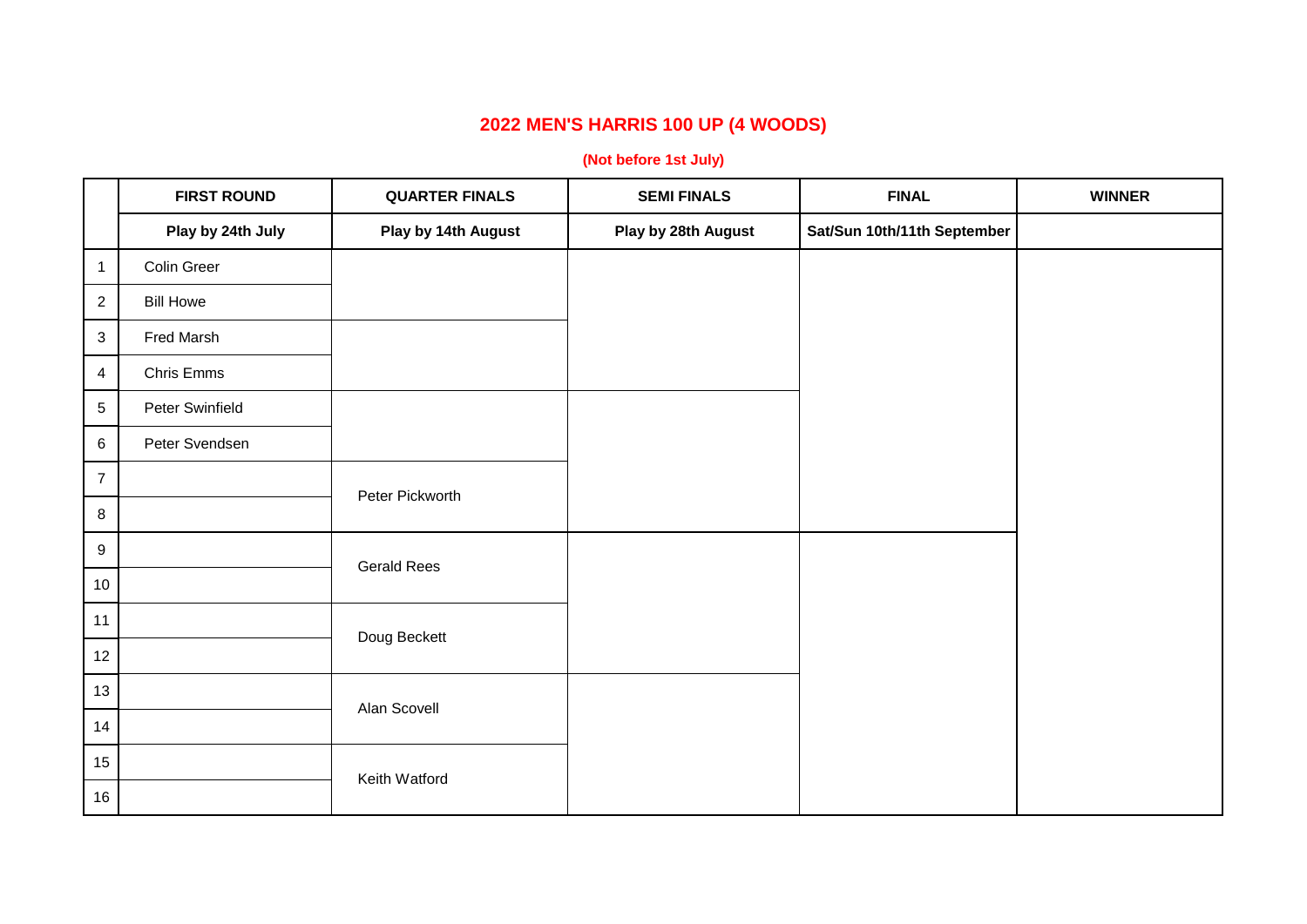#### **2022 MEN'S DRAWN PAIRS (AUSSIE PAIRS 4 WOODS X 15 ENDS)**

|                | <b>FIRST ROUND</b>           | <b>QUARTER FINALS</b>          | <b>SEMI FINALS</b>  | <b>FINAL</b>                | <b>WINNER</b> |
|----------------|------------------------------|--------------------------------|---------------------|-----------------------------|---------------|
|                | Play by 12th June            | Play by 24th July              | Play by 28th August | Sat/Sun 10th/11th September |               |
| 1              | Steve Eynon & Bill Silvester | Fred Marsh & Norman Cooper     |                     |                             |               |
| $\overline{c}$ | Fred Marsh & Norman Cooper   | $11 - 10$                      |                     |                             |               |
| 3              | Steve Day & Chris Emms       | John Holloway & Colin Vines    |                     |                             |               |
| $\overline{4}$ | John Holloway & Colin Vines  | $17 - 16$                      |                     |                             |               |
| 5              |                              | Neville Harry & Alan Scovell   |                     |                             |               |
| 6              |                              |                                |                     |                             |               |
| $\overline{7}$ |                              | Bill Howe & Alan Coleman       |                     |                             |               |
| 8              |                              |                                |                     |                             |               |
| 9              |                              | Brian Burgess & Colin Greer    |                     |                             |               |
| 10             |                              |                                |                     |                             |               |
| 11             |                              | Peter Svendsen & Keith Watford |                     |                             |               |
| 12             |                              |                                |                     |                             |               |
| 13             |                              | Doug Beckett & Stewart Small   |                     |                             |               |
| 14             |                              |                                |                     |                             |               |
| 15             |                              | Terry Curtis & Gerald Rees     |                     |                             |               |
| 16             |                              |                                |                     |                             |               |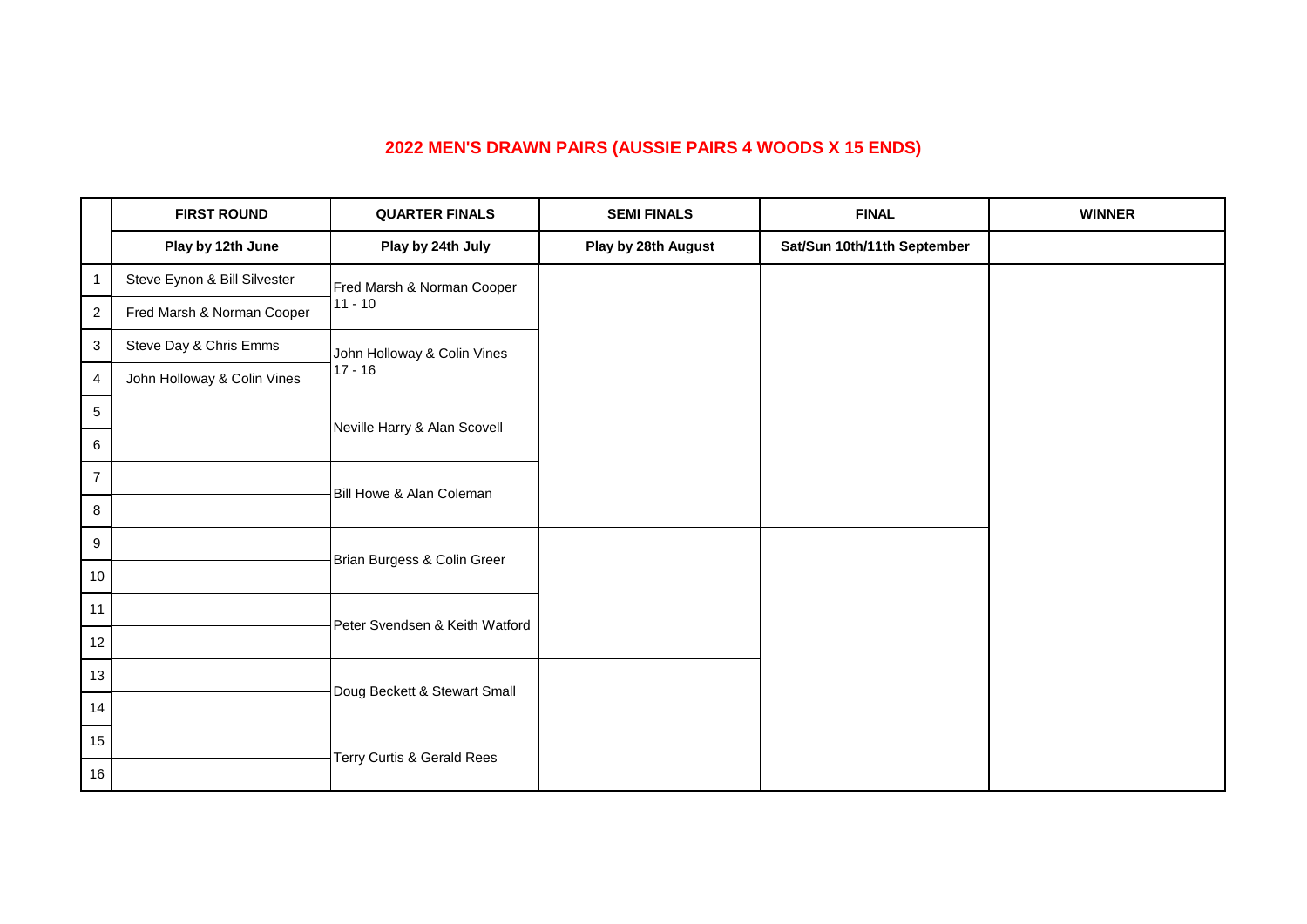### **2022 MEN'S CHOSEN PAIRS (4 WOODS X 21 ENDS)**

|                | <b>FIRST ROUND</b>                      | <b>QUARTER FINALS</b>           | <b>SEMI FINALS</b>  | <b>FINAL</b>           | <b>WINNER</b> |
|----------------|-----------------------------------------|---------------------------------|---------------------|------------------------|---------------|
|                | Play by 12th June                       | Play by 24th July               | Play by 28th August | Sat/Sun 10th/11th Sept |               |
| 1              | <b>Bill Howe &amp; Gerald Rees</b>      | N Cooper & A Scovell 22 - 18    |                     |                        |               |
| $\overline{2}$ | Norman Cooper & Alan Scovell            |                                 |                     |                        |               |
| 3              | <b>Stewart Small &amp; Nick Clement</b> | D Brown & Chris Emms 21-11      |                     |                        |               |
| 4              | David Brown & Chris Emms                |                                 |                     |                        |               |
| 5              |                                         | Keith Watford & Neville Harry   |                     |                        |               |
| 6              |                                         |                                 |                     |                        |               |
| $\overline{7}$ |                                         | Alan Coleman & Colin Vines      |                     |                        |               |
| 8              |                                         |                                 |                     |                        |               |
| 9              |                                         | Ian Vallender & Paul Martin     |                     |                        |               |
| 10             |                                         |                                 |                     |                        |               |
| 11             |                                         | Peter Swinfield & Colin Greer   |                     |                        |               |
| 12             |                                         |                                 |                     |                        |               |
| 13             |                                         | Peter Pickworth & Gordon Holmes |                     |                        |               |
| 14             |                                         |                                 |                     |                        |               |
| 15             |                                         | Bill Silvester & Steve Eynon    |                     |                        |               |
| 16             |                                         |                                 |                     |                        |               |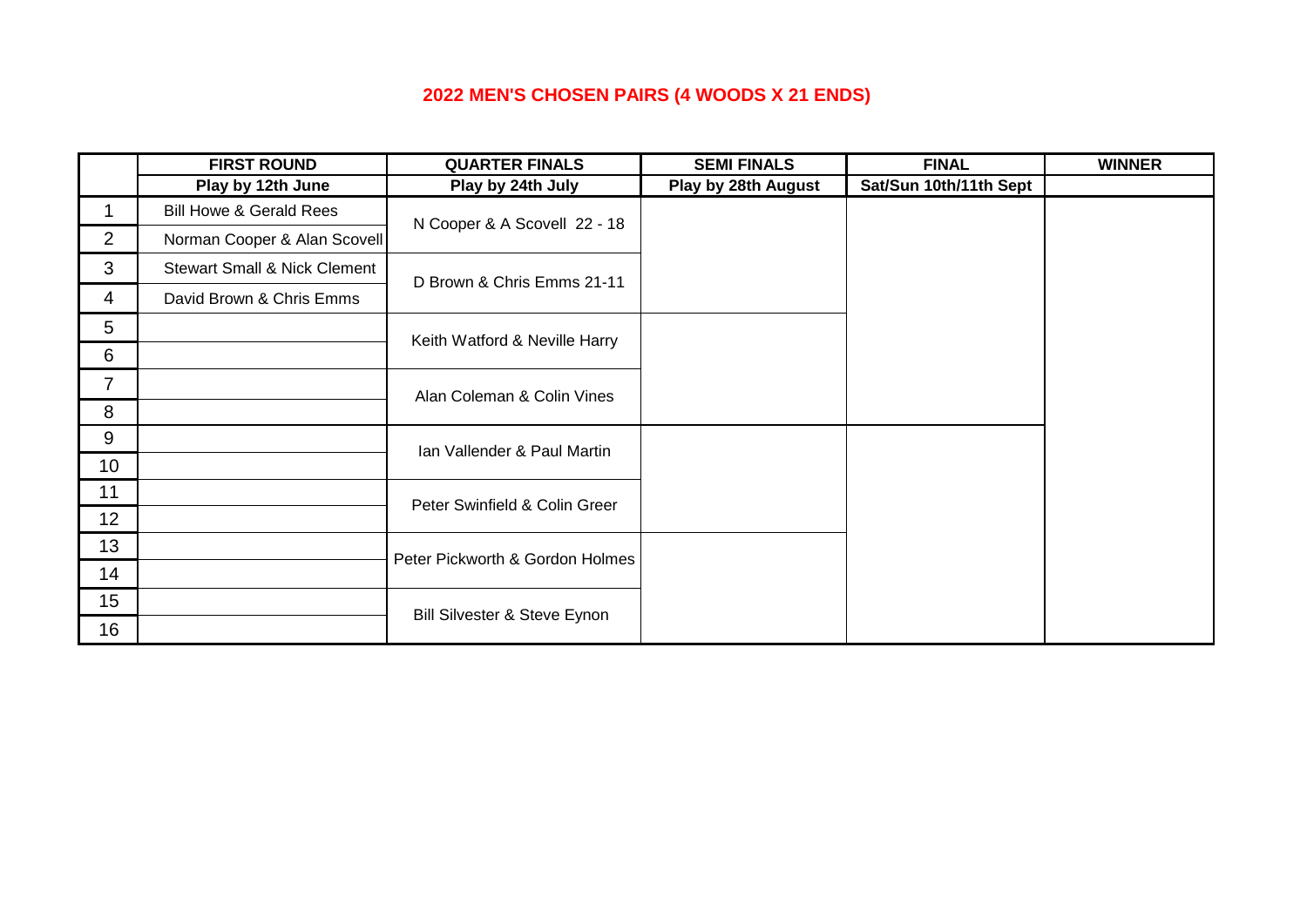#### **2022 THE MALLETT - MALLET (1 WOOD X 15 ENDS)**

|                                    | <b>PRELIM ROUND</b>              | <b>IST ROUND</b>     | <b>QUARTER FINALS</b> | <b>SEMI FINALS</b>   | <b>FINAL</b>                     | <b>WINNER</b> |
|------------------------------------|----------------------------------|----------------------|-----------------------|----------------------|----------------------------------|---------------|
|                                    | <b>Played ON Sunday 5th June</b> |                      |                       |                      | Played ON Finals Weekend Sat/Sun |               |
|                                    |                                  | From 2.00 pm         |                       |                      | 10th/11th September              |               |
| 1                                  | <b>Judy Silvester</b>            | Bill Silvester 8 - 3 |                       |                      |                                  |               |
| $\overline{c}$                     | <b>Bill Silvester</b>            |                      | Bill Silvester 8 - 6  |                      |                                  |               |
| 3                                  | <b>Gerald Rees</b>               | Gerald Rees 8 - 6    |                       |                      |                                  |               |
| 4                                  | John Pearce                      |                      |                       | Bill Silvester 8 - 1 |                                  |               |
| 5                                  | John Jarvis                      | John Jarvis 8 - 7    |                       |                      |                                  |               |
| 6                                  | Colin Greer                      |                      | John Jarvis 8 - 6     |                      |                                  |               |
| $\overline{7}$                     |                                  | <b>Bill Howe</b>     |                       |                      |                                  |               |
| 8                                  |                                  |                      |                       |                      |                                  |               |
| $\overline{9}$<br>10               |                                  | Keith Watford        |                       |                      |                                  |               |
| 11                                 |                                  |                      | Keith Watford 8 - 7   |                      |                                  |               |
| 12                                 |                                  | Judy Eynon           |                       |                      |                                  |               |
| 13                                 |                                  |                      |                       | Keith Watford 8 - 5  |                                  |               |
| $\overline{14}$                    |                                  | <b>Bernie Allen</b>  |                       |                      |                                  |               |
| 15                                 |                                  |                      | Bernie Allen 8 - 7    |                      |                                  |               |
| 16                                 |                                  | Maggie Lawley        |                       |                      |                                  |               |
| $\overline{17}$                    |                                  | Jack Liddiard        |                       |                      |                                  |               |
| 18                                 |                                  |                      | John Holloway 8 - 5   |                      |                                  |               |
| 19                                 |                                  | John Holloway        |                       |                      |                                  |               |
| 20                                 |                                  |                      |                       | John Holloway 8-5    |                                  |               |
| $\overline{21}$                    |                                  | David Brown          |                       |                      |                                  |               |
| 22                                 |                                  |                      | David Brown 8 - 3     |                      |                                  |               |
| $\overline{23}$                    |                                  | Nick Clement         |                       |                      |                                  |               |
| $\overline{24}$                    |                                  |                      |                       |                      |                                  |               |
| $\overline{25}$<br>$\overline{26}$ |                                  | Peter Swinfield      |                       |                      |                                  |               |
|                                    |                                  |                      | Peter Swinfield 8 - 3 |                      |                                  |               |
| 27<br>28                           |                                  | Fred Marsh           |                       |                      |                                  |               |
| 29                                 |                                  |                      |                       | Peter Swinfield 8-7  |                                  |               |
| 30                                 |                                  | Edna Marsh           |                       |                      |                                  |               |
| 31                                 |                                  |                      | Chris Emms 8 - 5      |                      |                                  |               |
| 32                                 |                                  | Chris Emms           |                       |                      |                                  |               |
|                                    |                                  |                      |                       |                      |                                  |               |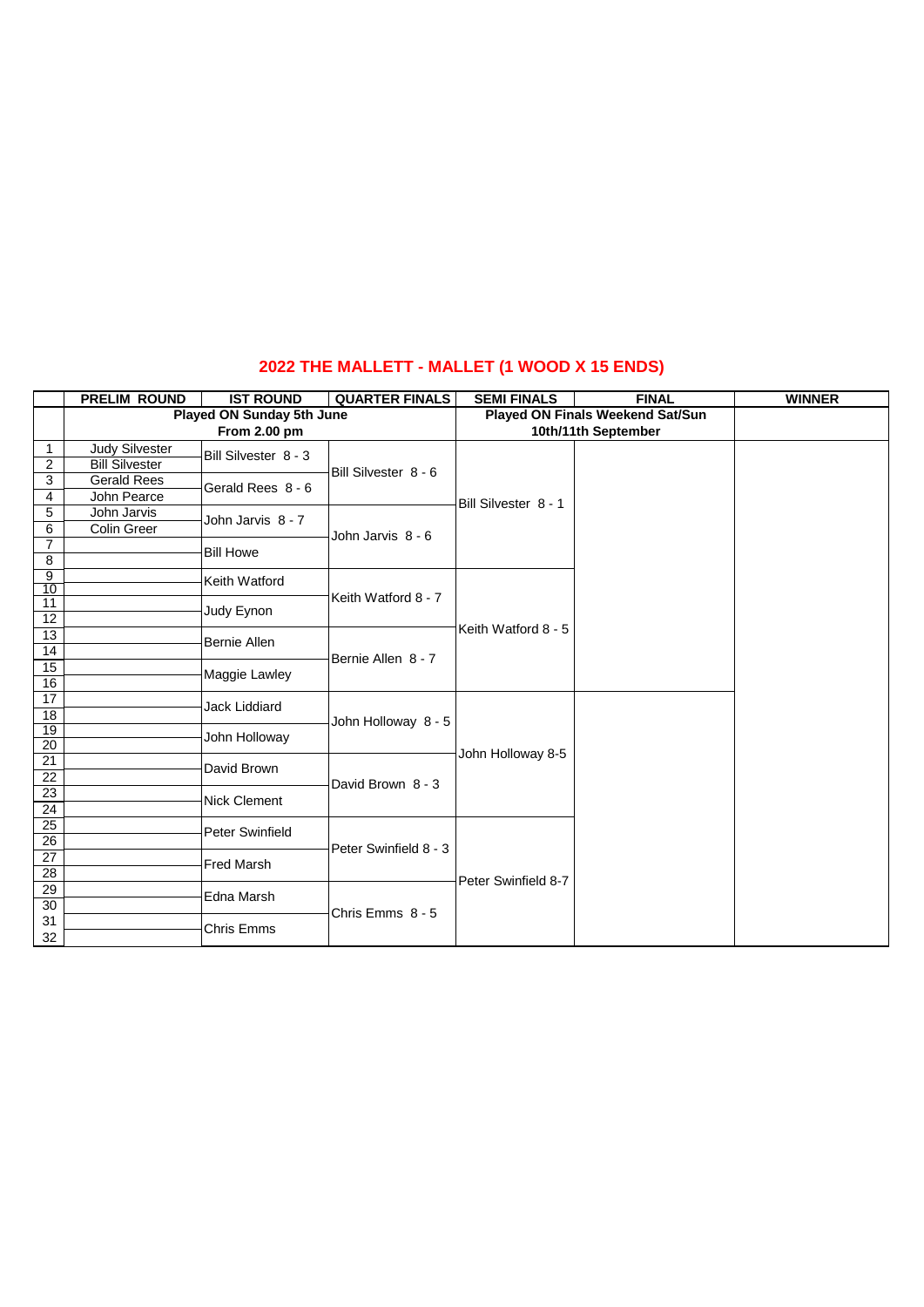## **2022MIXED BEGINNER'S TROPHY (4 WOODS X 21 SHOTS)**

| <b>SEMI FINALS</b>   | <b>FINAL</b>           | <b>WINNER</b> |
|----------------------|------------------------|---------------|
| Play by 28th August  | Sat/Sun 10th/11th Sept |               |
| Debbie Gills         |                        |               |
|                      |                        |               |
| <b>Stewart Small</b> |                        |               |
| David Lawn           |                        |               |
| <b>Bill Howe</b>     |                        |               |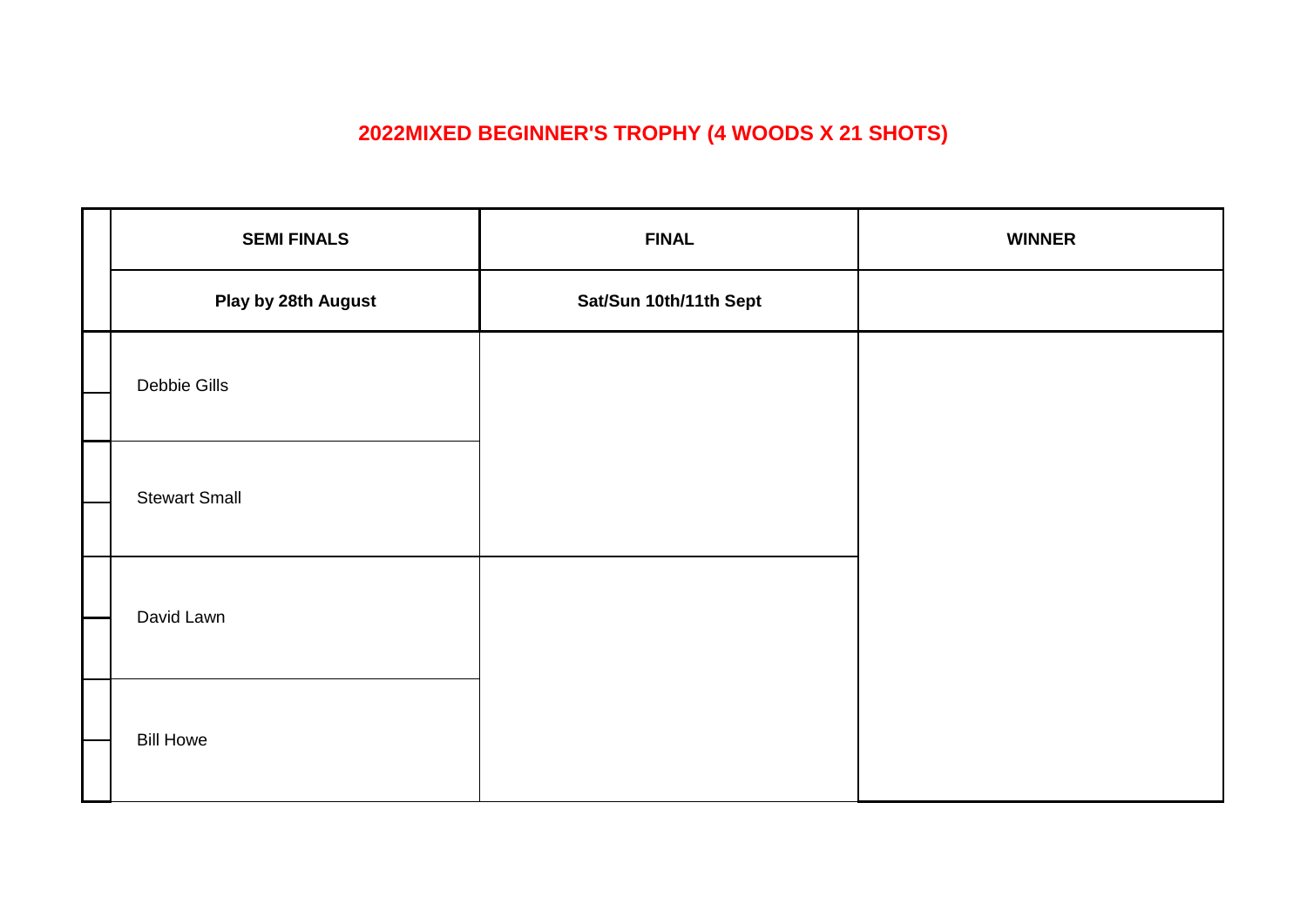## **2022 MIXED NEW CHAMPIONS (4 WOODS X 21 SHOTS)**

|                  | <b>FIRST ROUND</b> | <b>QUARTER FINALS</b>  | <b>SEMI FINALS</b>  | <b>FINAL</b>           | <b>WINNER</b> |
|------------------|--------------------|------------------------|---------------------|------------------------|---------------|
|                  | Play by 12th June  | Play by 24th July      | Play by 28th August | Sat/Sun 10th/11th Sept |               |
| $\mathbf{1}$     | Doug Beckett       | Bill Howe (Concession) |                     |                        |               |
| $\overline{a}$   | <b>Bill Howe</b>   |                        |                     |                        |               |
| 3                |                    | <b>Stewart Small</b>   |                     |                        |               |
| 4                |                    |                        |                     |                        |               |
| 5                |                    | <b>Terry Curtis</b>    |                     |                        |               |
| 6                |                    |                        |                     |                        |               |
| $\overline{7}$   |                    | Debbie Gills           |                     |                        |               |
| 8                |                    |                        |                     |                        |               |
| $\boldsymbol{9}$ |                    | Sandra Scovell         |                     |                        |               |
| 10               |                    |                        |                     |                        |               |
| 11               |                    |                        |                     |                        |               |
| 12               |                    | Nick Clement           |                     |                        |               |
| 13               |                    |                        |                     |                        |               |
| 14               |                    | lan Vallender          |                     |                        |               |
| 15               |                    |                        |                     |                        |               |
| 16               |                    | Fred Marsh             |                     |                        |               |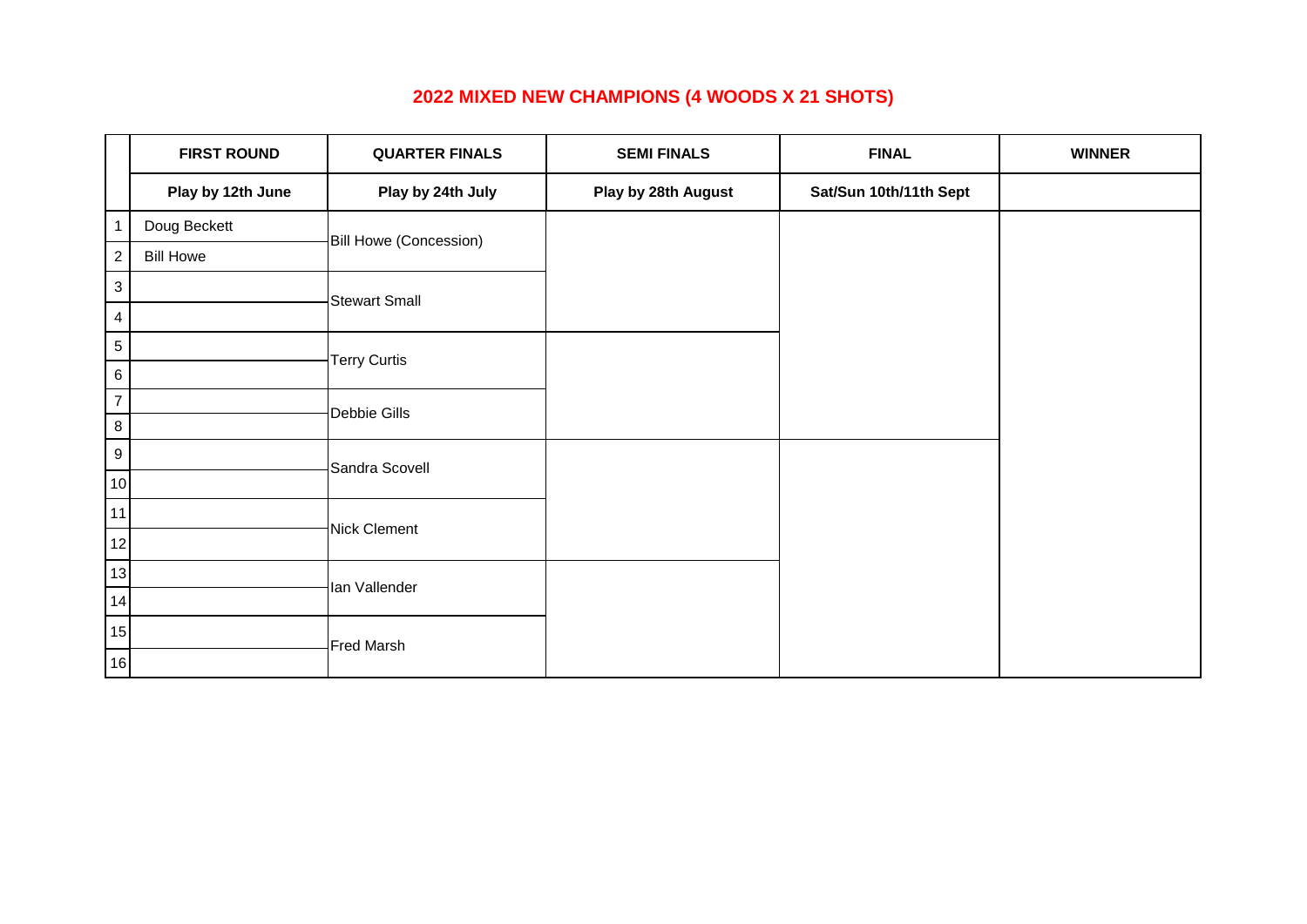## **2022 MIXED DRAWN TRIPLES (3 WOODS X 18 ENDS)**

|                | <b>QUARTER FINALS</b>                        | <b>SEMI FINALS</b>       | <b>FINAL</b>           | <b>WINNERS</b> |
|----------------|----------------------------------------------|--------------------------|------------------------|----------------|
|                | Play on 17th July at 2pm                     | Play on 31st July at 2pm | Sat/Sun 10th/11th Sept |                |
| 1              | Peggy Evans, Peter Svendsen & Gerald Rees    |                          |                        |                |
| $\overline{2}$ | Sue Svendsen, Doug Beckett & Alan Coleman    |                          |                        |                |
| 3              | Gay Allen, Steve Eynon & Peter Pickworth     |                          |                        |                |
| $\overline{4}$ | Judy Eynon, John Holloway & Keith Watford    |                          |                        |                |
| 5              | Annie Morris, Nick Clement & Bill Silvester  |                          |                        |                |
| 6              | Pam Browning, Bill Howe & Colin Greer        |                          |                        |                |
| $\overline{7}$ | Maggie Lawley, Ian Vallender & Stewart Small |                          |                        |                |
| 8              | Fred Marsh, Terry Curtis & David Brown       |                          |                        |                |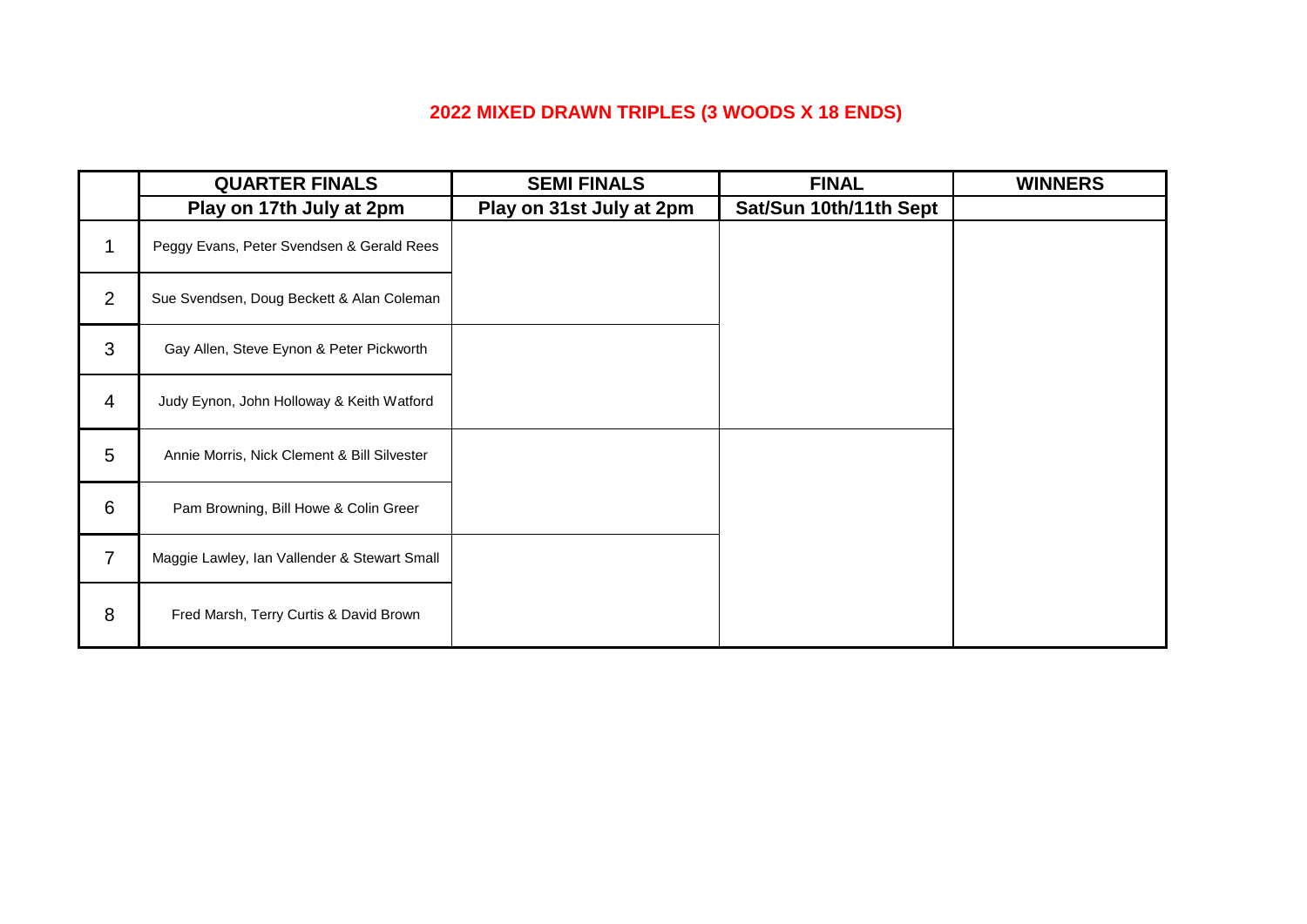## **2022 MIXED VETERANS SINGLES (2 WOODS X 21 ENDS)**

|                          | <b>PRELIM ROUND</b> | <b>IST ROUND</b>   | <b>QUARTER FINAL</b>  | <b>SEMI FINALS</b>  | <b>FINAL</b>           | <b>WINNER</b> |
|--------------------------|---------------------|--------------------|-----------------------|---------------------|------------------------|---------------|
|                          | Play by 22nd May    | Play by 12th June  | Play by 24th July     | Play by 28th August | Sat/Sun 10th/11th Sept |               |
| $\mathbf{1}$             | Gay Allen           | Gay Allen 16 - 9   |                       |                     |                        |               |
| $\mathbf{2}$             | Steve Day           |                    | Gay Allen 15 - 9      |                     |                        |               |
| 3                        | Neville Harry       | Jane Swinfield w/o |                       |                     |                        |               |
| 4                        | Jane Swinfield      |                    |                       |                     |                        |               |
| $\sqrt{5}$               |                     | Doug Beckett       |                       |                     |                        |               |
| $\,6$                    |                     |                    | Colin Greer 27 - 5    |                     |                        |               |
| $\overline{7}$           |                     | Colin Greer        |                       |                     |                        |               |
| 8                        |                     |                    |                       |                     |                        |               |
| $\boldsymbol{9}$<br>$10$ |                     | Keith Watford      |                       |                     |                        |               |
| 11                       |                     |                    | Keith Watford 17 - 11 |                     |                        |               |
| $\overline{12}$          |                     | John Jarvis        |                       |                     |                        |               |
| 13                       |                     |                    |                       |                     |                        |               |
| 14                       |                     | <b>Gerald Rees</b> |                       |                     |                        |               |
| 15                       |                     |                    | Mary Day 19 - 6       |                     |                        |               |
| 16                       |                     | Mary Day           |                       |                     |                        |               |
| $17$                     |                     |                    |                       |                     |                        |               |
| 18                       |                     | lan Vallender      |                       |                     |                        |               |
| 19                       |                     |                    |                       |                     |                        |               |
| 20                       |                     | Fred Marsh         |                       |                     |                        |               |
| 21                       |                     | <b>Bill Howe</b>   |                       |                     |                        |               |
| $\overline{22}$          |                     |                    | Maggie Lawley 16 - 9  |                     |                        |               |
| $\overline{23}$          |                     | Maggie Lawley      |                       |                     |                        |               |
| 24                       |                     |                    |                       |                     |                        |               |
| 25<br>26                 |                     | Val Bindon         |                       |                     |                        |               |
| $\overline{27}$          |                     |                    | Chris Emms 17 - 9     |                     |                        |               |
| $\overline{28}$          |                     | Chris Emms         |                       |                     |                        |               |
| 29                       |                     |                    |                       |                     |                        |               |
| 30                       |                     | John Blakey        |                       |                     |                        |               |
| 31                       |                     |                    | Pam Browning w/o      |                     |                        |               |
| 32                       |                     | Pam Browning       |                       |                     |                        |               |